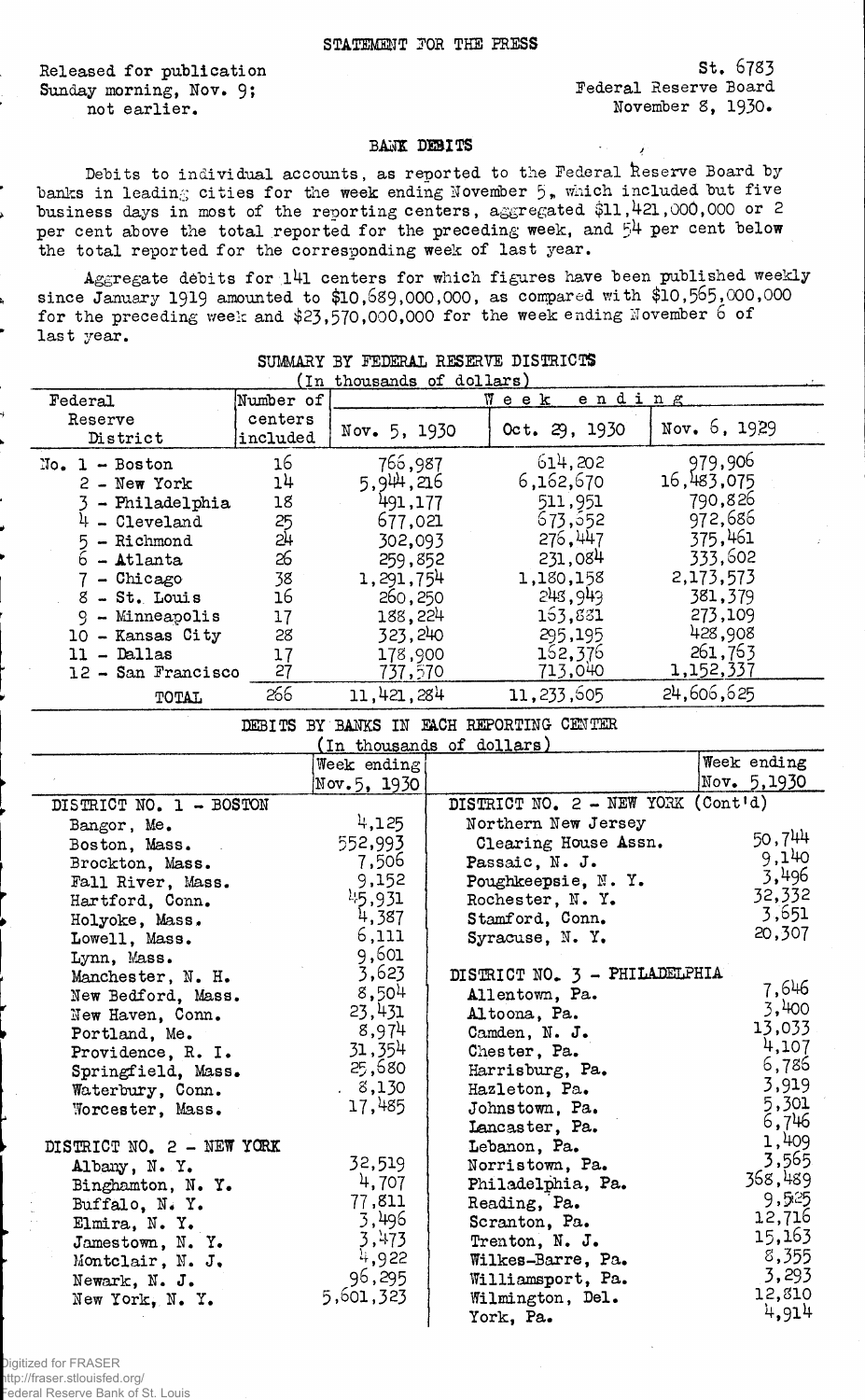DEBITS BY BANKS IN RACH REPORTING CENTER

|                                      |              | (In thousands of dollars)                  | <u>St. 6783a</u> |
|--------------------------------------|--------------|--------------------------------------------|------------------|
|                                      | Week ending  |                                            | Week ending      |
|                                      | Nov. 5, 1930 |                                            | Nov. 5, 1930     |
| DISTRICT NO. 4 - CLEVELAND           |              | DISTRICT NO. $6 - \text{ATLAVTA}$ (Cont'd) |                  |
| Akron, Ohio                          | 18,883       | Elberton, Ga.                              | 281              |
| Butler, Pa.                          | 2,849        | Hattiesburg, Miss.                         | 1,255            |
| Canton, Ohio                         | 8,759        | Jackson, Miss.                             | 6,129            |
| Cincinnati, Ohio                     | 76,368       | Jacksonville, Fla.                         | 14,902           |
| Cleveland, Ohio                      | 203,773      | Knoxville, Tenn.                           | 7,445            |
| Columbus, Ohio                       | 40,926       | Macon, Ga.                                 | 3,880            |
| Dayton, Ohio                         | 16,509       | Meridian, Miss.                            | 3,025            |
| Erie, Pa.                            | 7,482        | Miami, Fla.                                | 4,321            |
| Franklin, Pa.                        | 917          | Mobile, Ala.                               | 9,900            |
| Greensburg, Pa.                      | 4,932        | Montgomery, Ala.                           | 7,813            |
| Hamilton, Ohio                       | 2,988        | Nashville, Tenn.                           | 18,781           |
| Homestead, Pa.                       | 1,008        | Newnan, Ga.                                | 469              |
| Lexington, Ky.                       | 5,036        | New Orleans, La.                           | 71,631           |
| Lima, Ohio                           | 2,481        |                                            | 1,587            |
| Lorain, Ohio                         | 1,403        | Pensacola, Fla.                            | 8,787            |
| Middletown, Ohio                     | 2,033        | Savannah, Ga.                              | 5,855            |
| Oil City, Pa.                        | 3,067        | Tampa, Fla.                                | 788              |
|                                      | 208,930      | Valdosta, Ga.                              |                  |
| Pittsburgh, Pa.<br>Springfield, Ohio | 4,406        | Vicksburg, Miss.                           | 1,192            |
|                                      | 1,877        | DISTRICT NO. 7 - CHICAGO                   | 685              |
| Steubenville, Ohio                   | 34,462       | Adrian, Mich.                              |                  |
| Toledo, Ohio                         |              | Aurora, Ill.                               | 3,316            |
| Warren, Ohio                         | 2,577        | Battle Creek, Mich.                        | 3,106            |
| Wheeling, W. Va.                     | 8,759        | Bay City, Mich.                            | 2,282            |
| Youngstown, Ohio                     | 13,914       | Bloomington, Ill.                          | 3,400            |
| Zanesville, Ohio                     | 2,372        | Cedar Rapids, Ia.                          | 9,532            |
|                                      |              | Champaign-Urbana, Ill.                     | 3,164            |
| DISTRICT NO. 5 - RICHMOND            |              | Chicago, Ill.                              | 814,553          |
| Asheville, N. C.                     | 11,659       | Danville, Ill.                             | 2,103            |
| Baltimore, Md.                       | 91,868       | Davenport, Ia.                             | 9,408            |
| Charleston, S. C.                    | 5,998        | Decatur, Ill.                              | 3,959            |
| Charleston, W. Va.                   | 7,914        | Des Moines, Iowa                           | 14,212           |
| Charlotte, N. C.                     | 11,726       | Detroit, Mich.                             | 130,773          |
| Columbia, S. C.                      | 5,262        | Dubuque, Iowa                              | 3,018            |
| Cumberland, Md.                      | 2,171        | Flint, Mich.                               | 5,995            |
| Danville, Va.                        | 2,058        | Fort Wayne, Ind.                           | 10,751           |
| Durham, N. C.                        | 7,381        | Gary, Ind.                                 | 4,887            |
| Greensboro, N. C.                    | 5,740        | Grand Rapids, Mich.                        | 14,065           |
| Hagerstown, Md.                      | 1,858        | Green Bay, Wis.                            | 2,929            |
| Greenville, S. C.                    | 4,346        | Hammond, Ind.                              | 3,393            |
| Huntington, W. Va.                   | 3,548        | Indianapolis, Ind.                         | 43,122           |
| Lynchburg, Va.                       | 4,021        | Jackson, Mich.                             | 6,182            |
| Newport News, Va.                    | 2,480        | Kalamazoo, Mich.                           | 5,005            |
| Norfolk, Va.                         | 12,394       | Lansing, Mich.                             | 5,838            |
| Portsmouth, Va.                      | 1,162        | Mason City, Iowa                           | 2,400            |
| Raleigh, N. C.                       | 7,148        | Milwaukee, Wis.                            | 61,860           |
| Richmond, Va.                        | 35,124       | Moline, Ill.                               | 3,301            |
| Roanoke, Va.                         | 7,289        | Muscatine, Ia.                             | 1,369            |
| Spartanburg, S. C.                   | 2,859        | Oshkosh, Wis.                              | 2,683            |
| Washington, D. C.                    | 54,095       | Peoria, Ill.                               | 11,156           |
| Wilmington, N. C.                    | 4,589        | Rockford, Ill.                             | 6,586            |
| Winston-Salem, N. C.                 | 9,393        | Saginaw, Mich.                             | 4,479            |
|                                      |              | Sheboygan, Wis.                            | 3,101            |
| DISTRICT NO. 6 - ATLANTA             |              | Sioux City, Iowa                           | 10,941           |
| Albany, Ga.                          | 1,143        | South Bend, Ind.                           | 11,447           |
| Atlanta, Ga.                         | 35,253       | Springfield, Ill.                          | 7,487            |
| Augusta, Ga.                         | 5,681        | Terre Haute, Ind.                          | 4,196            |
| Birmingham, Ala.                     | 35,440       | Waterloo, Iowa                             | 4,070            |
| Brunswick, Ga.                       | 608          |                                            |                  |
| Chattanooga, Tenn.                   | 9,935        |                                            |                  |
| Columbus, Ga.                        | 2,995        |                                            |                  |
| Dothan, Ala.                         | 755          |                                            |                  |

Digitized for FRASER<br>http://fraser.stlouisfed.org/<br>Federal Reserve Bank of St. Louis

í J.